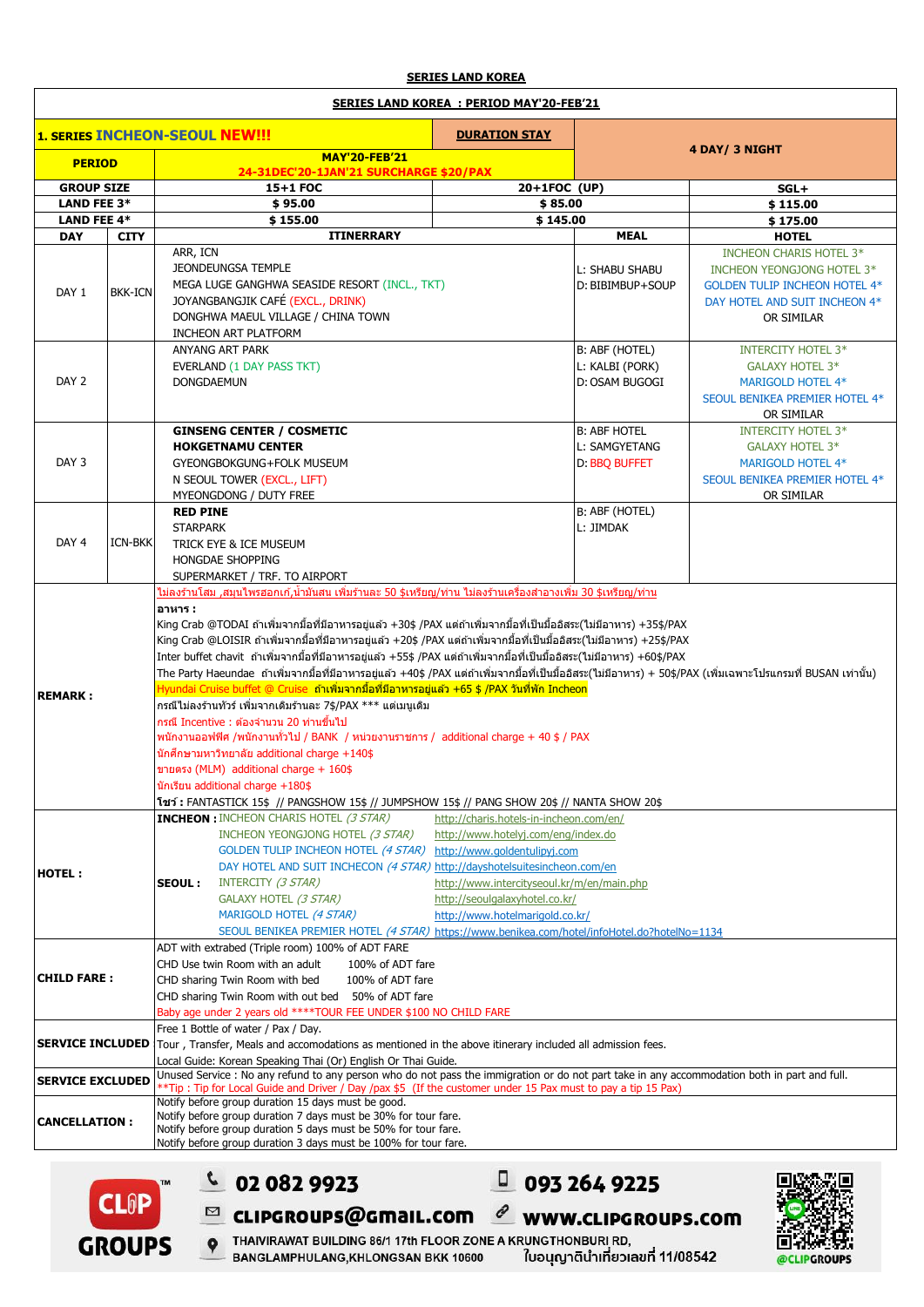| <b>SERIES LAND KOREA : PERIOD MAY'20-FEB'21</b> |                |                                                                                                                                                                                                                                                                                                |                   |                                                      |                               |                                                     |  |  |
|-------------------------------------------------|----------------|------------------------------------------------------------------------------------------------------------------------------------------------------------------------------------------------------------------------------------------------------------------------------------------------|-------------------|------------------------------------------------------|-------------------------------|-----------------------------------------------------|--|--|
| 2. SERIES SUWON-SEOUL                           |                | <b>DURATION STAY</b>                                                                                                                                                                                                                                                                           |                   |                                                      |                               |                                                     |  |  |
| <b>PERIOD</b>                                   |                | <b>MAY'20-FEB'21</b>                                                                                                                                                                                                                                                                           |                   | 4 DAY/ 3 NIGHT                                       |                               |                                                     |  |  |
| <b>GROUP SIZE</b>                               |                | 24-31DEC'20-1JAN'21 SURCHARGE \$20/PAX<br>15+1 FOC                                                                                                                                                                                                                                             |                   | 20+1FOC (UP)                                         |                               | $SGL+$                                              |  |  |
| <b>LAND FEE 3*</b>                              |                | \$80.00                                                                                                                                                                                                                                                                                        |                   | \$70.00                                              |                               | \$115.00                                            |  |  |
| <b>LAND FEE 4*</b>                              |                | \$140.00                                                                                                                                                                                                                                                                                       |                   | \$130.00                                             | \$175.00                      |                                                     |  |  |
| <b>DAY</b>                                      | <b>CITY</b>    |                                                                                                                                                                                                                                                                                                | <b>ITINERRARY</b> |                                                      | <b>MEAL</b>                   | <b>HOTEL</b>                                        |  |  |
| DAY 1                                           |                | ARR, ICN<br>LA PROVENCE VILLAGE                                                                                                                                                                                                                                                                |                   |                                                      |                               | CENTRAL PLAZA HOTEL3*                               |  |  |
|                                                 | <b>BKK-ICN</b> | NAMI ISLAND                                                                                                                                                                                                                                                                                    |                   |                                                      | L: TAKKALBI<br>D: SHABU SHABU | PACIFIC HOTEL 3*<br><b>IBIS AMBASSADOR HOTEL 4*</b> |  |  |
|                                                 |                | WAWUJONGSA TEMPLE                                                                                                                                                                                                                                                                              |                   |                                                      |                               | VALUE HOTEL WORLDWIDE 4*                            |  |  |
|                                                 |                |                                                                                                                                                                                                                                                                                                |                   |                                                      |                               | OR SIMILAR                                          |  |  |
|                                                 |                | KIMCHI + HANBOK                                                                                                                                                                                                                                                                                |                   |                                                      | B: ABF (HOTEL)                | <b>INTERCITY HOTEL 3*</b>                           |  |  |
|                                                 |                | EVERLAND (1 DAY PASS TKT)                                                                                                                                                                                                                                                                      |                   |                                                      | L: KALBI (PORK)               | GALAXY HOTEL 3*                                     |  |  |
| DAY 2                                           |                | N-SEOUL TOWER (EXCL., LIFT)<br>DONGDAEMUN                                                                                                                                                                                                                                                      |                   |                                                      | D: OSAM BUGOGI                | MARIGOLD HOTEL 4*                                   |  |  |
|                                                 |                |                                                                                                                                                                                                                                                                                                |                   |                                                      |                               | SEOUL BENIKEA PREMIER HOTEL 4*<br>OR SIMILAR        |  |  |
|                                                 |                | <b>GINSENG CENTER / COSMETIC</b>                                                                                                                                                                                                                                                               |                   |                                                      | B: ABF (HOTEL)                | <b>INTERCITY HOTEL 3*</b>                           |  |  |
|                                                 |                | BLUE HOUSE / GYEONGBOKGUNG                                                                                                                                                                                                                                                                     |                   |                                                      | L: SAMGYETANG                 | GALAXY HOTEL 3*                                     |  |  |
| DAY 3                                           |                | <b>IKSEODONG</b>                                                                                                                                                                                                                                                                               |                   |                                                      | D: BBQ BUFFET                 | MARIGOLD HOTEL 4*                                   |  |  |
|                                                 |                | CAFÉ ONION (EXCL., DRINK)                                                                                                                                                                                                                                                                      |                   |                                                      |                               | SEOUL BENIKEA PREMIER HOTEL 4*                      |  |  |
|                                                 |                | <b>STAR PARK</b><br>MYEONGDONG/DUTY FREE                                                                                                                                                                                                                                                       |                   |                                                      |                               | OR SIMILAR                                          |  |  |
|                                                 |                | <b>HOKGETNAMU CENTER / RED PINE</b>                                                                                                                                                                                                                                                            |                   |                                                      | B: ABF (HOTEL)                |                                                     |  |  |
|                                                 |                | <b>HONG-IK STREET</b>                                                                                                                                                                                                                                                                          |                   |                                                      | L: JIMDAK                     |                                                     |  |  |
| DAY <sub>4</sub>                                | <b>ICN-BKK</b> | 943 KING'S CROSS CAFÉ (EXCL., DRINK)                                                                                                                                                                                                                                                           |                   |                                                      |                               |                                                     |  |  |
|                                                 |                | TRICK EYES MUSEUM + ICE MUSEUM                                                                                                                                                                                                                                                                 |                   |                                                      |                               |                                                     |  |  |
|                                                 |                | SUPERMARKET / TRF. TO AIRPORT<br><u>ไม่ลงร้านโสม ,สมนไพรฮอกเก้,น้ำมันสน เพิ่มร้านละ 50 \$เหรียณ/ท่าน ไม่ลงร้านเครื่องสำอางเพิ่ม 30 \$เหรียญ/ท่าน</u>                                                                                                                                           |                   |                                                      |                               |                                                     |  |  |
|                                                 |                | อาหาร :                                                                                                                                                                                                                                                                                        |                   |                                                      |                               |                                                     |  |  |
|                                                 |                | King Crab @TODAI ถ้าเพิ่มจากมื้อที่มีอาหารอยู่แล้ว +30\$ /PAX แต่ถ้าเพิ่มจากมื้อที่เป็นมื้ออิสระ(ไม่มีอาหาร) +35\$/PAX                                                                                                                                                                         |                   |                                                      |                               |                                                     |  |  |
|                                                 |                | King Crab @LOISIR ถ้าเพิ่มจากมื้อที่มีอาหารอยู่แล้ว +20\$ /PAX แต่ถ้าเพิ่มจากมื้อที่เป็นมื้ออิสระ(ไม่มีอาหาร) +25\$/PAX                                                                                                                                                                        |                   |                                                      |                               |                                                     |  |  |
|                                                 |                | Inter buffet chavit  ถ้าเพิ่มจากมื้อที่มีอาหารอยู่แล้ว +55\$ /PAX แต่ถ้าเพิ่มจากมื้อที่เป็นมื้ออิสระ(ไม่มีอาหาร) +60\$/PAX<br>The Party Haeundae  ถ้าเพิ่มจากมื้อที่มีอาหารอยู่แล้ว +40\$ /PAX แต่ถ้าเพิ่มจากมื้อที่เป็นมื้ออิสระ(ไม่มีอาหาร) + 50\$/PAX (เพิ่มเฉพาะโปรแกรมที่ BUSAN เท่านั้น) |                   |                                                      |                               |                                                     |  |  |
| <b>REMARK:</b>                                  |                | กรณีไม่ลงร้านทัวร์ เพิ่มจากเดิมร้านละ 7\$/PAX *** แต่เมนเดิม                                                                                                                                                                                                                                   |                   |                                                      |                               |                                                     |  |  |
|                                                 |                | ี กรณี Incentive : ต้องจำนวน 20 ท่านขึ้นไป                                                                                                                                                                                                                                                     |                   |                                                      |                               |                                                     |  |  |
|                                                 |                | พนักงานออฟฟิศ /พนักงานทั่วไป / BANK / หน่วยงานราชการ / additional charge + 40 \$ / PAX                                                                                                                                                                                                         |                   |                                                      |                               |                                                     |  |  |
|                                                 |                | นักศึกษามหาวิทยาลัย additional charge +140\$                                                                                                                                                                                                                                                   |                   |                                                      |                               |                                                     |  |  |
|                                                 |                | ขายตรง (MLM) additional charge + 160\$<br>นักเรียน additional charge +180\$                                                                                                                                                                                                                    |                   |                                                      |                               |                                                     |  |  |
|                                                 |                | โชว์ : FANTASTICK 15\$ // PANGSHOW 15\$ // JUMPSHOW 15\$ // PANG SHOW 20\$ // NANTA SHOW 20\$                                                                                                                                                                                                  |                   |                                                      |                               |                                                     |  |  |
|                                                 |                | <b>SUWON:</b> CENTRAL PLAZA (3 STAR)                                                                                                                                                                                                                                                           |                   | http://www.centralplaza.co.kr                        |                               |                                                     |  |  |
|                                                 |                | PACIFIC HOTEL (3 STAR)                                                                                                                                                                                                                                                                         |                   | https://www.booking.com/hotel/kr/suwon-pacific-suwon |                               |                                                     |  |  |
|                                                 |                | IBIS AMBASSADOR HOTEL (4 STAR)                                                                                                                                                                                                                                                                 |                   | https://www.ambatel.com/ibis/myeongdong/en/main.do   |                               |                                                     |  |  |
| <b>HOTEL:</b>                                   |                | VALUE HOTEL WORLDWIDE (4 STAR)<br>INTERCITY (3 STAR)                                                                                                                                                                                                                                           |                   | http://www.valuehighend.com/eng/html/index.asp       |                               |                                                     |  |  |
|                                                 |                | http://www.intercityseoul.kr/m/en/main.php<br>SEOUL:<br>GALAXY HOTEL (3 STAR)<br>http://seoulgalaxyhotel.co.kr/                                                                                                                                                                                |                   |                                                      |                               |                                                     |  |  |
|                                                 |                | MARIGOLD HOTEL (4 STAR)                                                                                                                                                                                                                                                                        |                   | http://www.hotelmarigold.co.kr/                      |                               |                                                     |  |  |
|                                                 |                | SEOUL BENIKEA PREMIER HOTEL (4 STAR) https://www.benikea.com/hotel/infoHotel.do?hotelNo=1134                                                                                                                                                                                                   |                   |                                                      |                               |                                                     |  |  |
| <b>CHILD FARE:</b>                              |                | ADT with extrabed (Triple room) 100% of ADT FARE                                                                                                                                                                                                                                               |                   |                                                      |                               |                                                     |  |  |
|                                                 |                | CHD Use twin Room with an adult<br>100% of ADT fare                                                                                                                                                                                                                                            |                   |                                                      |                               |                                                     |  |  |
|                                                 |                | CHD sharing Twin Room with bed<br>100% of ADT fare<br>CHD sharing Twin Room with out bed 50% of ADT fare                                                                                                                                                                                       |                   |                                                      |                               |                                                     |  |  |
|                                                 |                | Baby age under 2 years old **** TOUR FEE UNDER \$100 NO CHILD FARE                                                                                                                                                                                                                             |                   |                                                      |                               |                                                     |  |  |
| <b>SERVICE INCLUDED</b>                         |                | Free 1 Bottle of water / Pax / Day.                                                                                                                                                                                                                                                            |                   |                                                      |                               |                                                     |  |  |
|                                                 |                | Tour, Transfer, Meals and accomodations as mentioned in the above itinerary included all admission fees.                                                                                                                                                                                       |                   |                                                      |                               |                                                     |  |  |
|                                                 |                | Local Guide: Korean Speaking Thai (Or) English Or Thai Guide.                                                                                                                                                                                                                                  |                   |                                                      |                               |                                                     |  |  |
| <b>SERVICE EXCLUDED</b>                         |                | Unused Service: No any refund to any person who do not pass the immigration or do not part take in any<br>accommodation both in part and full.                                                                                                                                                 |                   |                                                      |                               |                                                     |  |  |
|                                                 |                | **Tip: Tip for Local Guide and Driver / Day /pax \$5 (If the customer under 15 Pax must to pay a tip 15 Pax)                                                                                                                                                                                   |                   |                                                      |                               |                                                     |  |  |
|                                                 |                | Notify before group duration 15 days must be good.                                                                                                                                                                                                                                             |                   |                                                      |                               |                                                     |  |  |
| <b>CANCELLATION:</b>                            |                | Notify before group duration 7 days must be 30% for tour fare.                                                                                                                                                                                                                                 |                   |                                                      |                               |                                                     |  |  |
|                                                 |                | Notify before group duration 5 days must be 50% for tour fare.                                                                                                                                                                                                                                 |                   |                                                      |                               |                                                     |  |  |
|                                                 |                | Notify before group duration 3 days must be 100% for tour fare.                                                                                                                                                                                                                                |                   |                                                      |                               |                                                     |  |  |





 $C$  02 082 9923

 $0932649225$  $\ell$  www.clipgroups.com



P THAIVIRAWAT BUILDING 86/1 17th FLOOR ZONE A KRUNGTHONBURI RD, ใบอนุญาตินำเที่ยวเลขที่ 11/08542 BANGLAMPHULANG, KHLONGSAN BKK 10600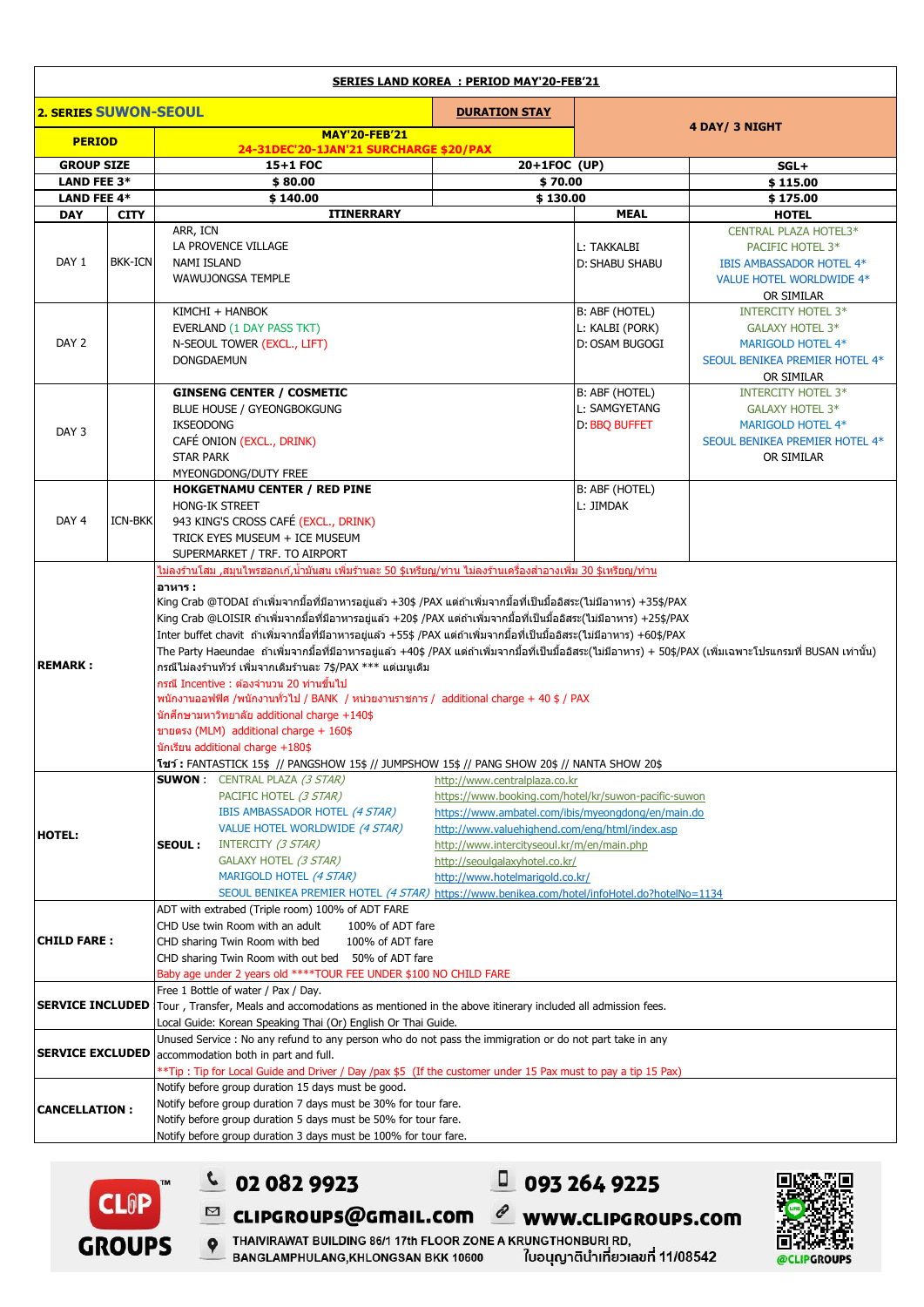| <b>SERIES LAND KOREA : PERIOD MAY'20-FEB'21</b> |                |                                                                                                                                                                  |                                            |                       |                           |  |  |
|-------------------------------------------------|----------------|------------------------------------------------------------------------------------------------------------------------------------------------------------------|--------------------------------------------|-----------------------|---------------------------|--|--|
| <b>3. SERIES SEORAK-SEOUL</b>                   |                |                                                                                                                                                                  | <b>DURATION STAY</b>                       |                       |                           |  |  |
| <b>PERIOD</b>                                   |                | <b>MAY'20-FEB'21</b><br>24-31DEC'20-1JAN'21 SURCHARGE \$20/PAX                                                                                                   |                                            | 4 DAY/ 3 NIGHT        |                           |  |  |
| <b>GROUP SIZE</b>                               |                | 15+1 FOC                                                                                                                                                         | 20+1FOC (UP)                               |                       | $SGL+$                    |  |  |
| <b>LAND FEE 3*</b>                              |                | \$95.00                                                                                                                                                          | \$85.00                                    |                       | \$105.00                  |  |  |
| <b>DAY</b>                                      | <b>CITY</b>    | <b>ITINERRARY</b>                                                                                                                                                |                                            | <b>MEAL</b>           | <b>HOTEL</b>              |  |  |
| DAY <sub>1</sub>                                | <b>BKK-ICN</b> | ARR, ICN                                                                                                                                                         |                                            |                       | I PARK RESORT 3*          |  |  |
|                                                 |                | <b>NAMI ISLAND</b>                                                                                                                                               |                                            | L: TAKKALBI           | KUMHO RESORT 3*           |  |  |
|                                                 |                | SEORAKSAN NATIONAL PARK (INCL., CABLE CAR)                                                                                                                       |                                            | <b>D: SHABU SHABU</b> | OR SIMILAR                |  |  |
|                                                 |                | SHINHUNSA TEMPLE                                                                                                                                                 |                                            |                       |                           |  |  |
|                                                 |                | KIMCHI + HANBOK                                                                                                                                                  |                                            | B: ABF (HOTEL)        | <b>INTERCITY HOTEL 3*</b> |  |  |
|                                                 |                | EVERLAND (1 DAY PASS TKT)                                                                                                                                        |                                            | L: KALBI (PORK)       | GALAXY HOTEL 3*           |  |  |
| DAY <sub>2</sub>                                |                | TRF. TO SEL                                                                                                                                                      |                                            | D: OSAM BUGOGI        | OR SIMILAR                |  |  |
|                                                 |                | DONGDAEMUN                                                                                                                                                       |                                            |                       |                           |  |  |
|                                                 |                | <b>GINSENG CENTER / COSMETIC</b>                                                                                                                                 |                                            | B: ABF (HOTEL)        | <b>INTERCITY HOTEL 3*</b> |  |  |
|                                                 |                | DEOKSUGUNG PALCAE / STONE WALL ROAD                                                                                                                              |                                            | L: SAMGYETANG         | GALAXY HOTEL 3*           |  |  |
| DAY 3                                           |                | BUKCHON HANOK / SAMCHEONDONG                                                                                                                                     |                                            | D: BBQ BUFFET         | OR SIMILAR                |  |  |
|                                                 |                | <b>IHWA MURAL VILLAGE</b>                                                                                                                                        |                                            |                       |                           |  |  |
|                                                 |                | MYEONGDONG / DUTY FREE                                                                                                                                           |                                            |                       |                           |  |  |
|                                                 |                | <b>HOKGETNAMU CENTER / RED PINE</b>                                                                                                                              |                                            | B: ABF (HOTEL)        |                           |  |  |
|                                                 |                | <b>HONG-IK STREET</b>                                                                                                                                            |                                            | L: JIMDAK             |                           |  |  |
| DAY <sub>4</sub>                                | <b>ICN-BKK</b> | TRICK EYES MUSEUM + ICE MUSEUM                                                                                                                                   |                                            |                       |                           |  |  |
|                                                 |                | <b>STAR PARK</b>                                                                                                                                                 |                                            |                       |                           |  |  |
|                                                 |                | SUPERMARKET / TRF. TO AIRPORT                                                                                                                                    |                                            |                       |                           |  |  |
|                                                 |                | ไม่ลงร้านโสม ,สมุนไพรฮอกเก้,น้ำมันสน เพิ่มร้านละ 50 \$เหรียญ/ท่าน ไม่ลงร้านเครื่องสำอางเพิ่ม 30 \$เหรียญ/ท่าน                                                    |                                            |                       |                           |  |  |
|                                                 |                | อาหาร :                                                                                                                                                          |                                            |                       |                           |  |  |
|                                                 |                | King Crab @TODAI ถ้าเพิ่มจากมื้อที่มีอาหารอยู่แล้ว +30\$ /PAX แต่ถ้าเพิ่มจากมื้อที่เป็นมื้ออิสระ(ไม่มีอาหาร) +35\$/PAX                                           |                                            |                       |                           |  |  |
|                                                 |                | King Crab @LOISIR ถ้าเพิ่มจากมื้อที่มีอาหารอยู่แล้ว +20\$ /PAX แต่ถ้าเพิ่มจากมื้อที่เป็นมื้ออิสระ(ไม่มีอาหาร) +25\$/PAX                                          |                                            |                       |                           |  |  |
|                                                 |                | Inter buffet chavit  ถ้าเพิ่มจากมื้อที่มีอาหารอยู่แล้ว +55\$ /PAX แต่ถ้าเพิ่มจากมื้อที่เป็นมื้ออิสระ(ไม่มีอาหาร) +60\$/PAX                                       |                                            |                       |                           |  |  |
|                                                 |                | The Party Haeundae  ถ้าเพิ่มจากมื้อที่มีอาหารอยู่แล้ว +40\$ /PAX แต่ถ้าเพิ่มจากมื้อที่เป็นมื้ออิสระ(ไม่มีอาหาร) + 50\$/PAX (เพิ่มเฉพาะโปรแกรมที่ BUSAN เท่านั้น) |                                            |                       |                           |  |  |
| <b>REMARK:</b>                                  |                | กรณีไม่ลงร้านทัวร์ เพิ่มจากเดิมร้านละ 7\$/PAX *** แต่เมนเดิม                                                                                                     |                                            |                       |                           |  |  |
|                                                 |                | ึกรณี Incentive : ต้องจำนวน 20 ท่านขึ้นไป                                                                                                                        |                                            |                       |                           |  |  |
|                                                 |                | พนักงานออฟฟิศ /พนักงานทั่วไป / BANK / หน่วยงานราชการ / additional charge + 40 \$ / PAX                                                                           |                                            |                       |                           |  |  |
|                                                 |                | นักศึกษามหาวิทยาลัย additional charge $+140$ \$                                                                                                                  |                                            |                       |                           |  |  |
|                                                 |                | ขายตรง (MLM) additional charge + 160\$                                                                                                                           |                                            |                       |                           |  |  |
|                                                 |                | นักเรียน additional charge +180\$                                                                                                                                |                                            |                       |                           |  |  |
|                                                 |                | โชว์: FANTASTICK 15\$ // PANGSHOW 15\$ // JUMPSHOW 15\$ // PANG SHOW 20\$ // NANTA SHOW 20\$                                                                     |                                            |                       |                           |  |  |
|                                                 |                | <b>SEORAK:</b> I PARK RESORT (3 STAR)<br>https://www.booking.com/hotel/kr/seorak-i-park-condo.th.html                                                            |                                            |                       |                           |  |  |
| <b>HOTEL:</b>                                   |                | KUMHO RESORT (3 STAR)                                                                                                                                            | https://www.kumhoresort.co.kr              |                       |                           |  |  |
|                                                 |                | <b>SEOUL:</b> INTERCITY (3 STAR)                                                                                                                                 | http://www.intercityseoul.kr/m/en/main.php |                       |                           |  |  |
|                                                 |                | GALAXY HOTEL (3 STAR)                                                                                                                                            | <u>http://seoulqalaxyhotel.co.kr/</u>      |                       |                           |  |  |
|                                                 |                | ADT with extrabed (Triple room) 100% of ADT FARE                                                                                                                 |                                            |                       |                           |  |  |
|                                                 |                | CHD Use twin Room with an adult<br>100% of ADT fare                                                                                                              |                                            |                       |                           |  |  |
| <b>CHILD FARE :</b>                             |                | CHD sharing Twin Room with bed<br>100% of ADT fare                                                                                                               |                                            |                       |                           |  |  |
|                                                 |                | CHD sharing Twin Room with out bed 50% of ADT fare                                                                                                               |                                            |                       |                           |  |  |
|                                                 |                | Baby age under 2 years old ****TOUR FEE UNDER \$100 NO CHILD FARE                                                                                                |                                            |                       |                           |  |  |
| <b>SERVICE INCLUDED</b>                         |                | Free 1 Bottle of water / Pax / Day.                                                                                                                              |                                            |                       |                           |  |  |
|                                                 |                | Tour, Transfer, Meals and accomodations as mentioned in the above itinerary included all admission fees.                                                         |                                            |                       |                           |  |  |
|                                                 |                | Local Guide: Korean Speaking Thai (Or) English Or Thai Guide.                                                                                                    |                                            |                       |                           |  |  |
|                                                 |                | Unused Service : No any refund to any person who do not pass the immigration or do not part take in any                                                          |                                            |                       |                           |  |  |
| <b>SERVICE EXCLUDED</b>                         |                | accommodation both in part and full.                                                                                                                             |                                            |                       |                           |  |  |
|                                                 |                | **Tip : Tip for Local Guide and Driver / Day /pax \$5 (If the customer under 15 Pax must to pay a tip 15 Pax)                                                    |                                            |                       |                           |  |  |
|                                                 |                | Notify before group duration 15 days must be good.                                                                                                               |                                            |                       |                           |  |  |
| <b>CANCELLATION:</b>                            |                | Notify before group duration 7 days must be 30% for tour fare.                                                                                                   |                                            |                       |                           |  |  |
|                                                 |                | Notify before group duration 5 days must be 50% for tour fare.                                                                                                   |                                            |                       |                           |  |  |
|                                                 |                | Notify before group duration 3 days must be 100% for tour fare.                                                                                                  |                                            |                       |                           |  |  |





 $\boxtimes$ cLIPGROUPS@GMaIL.COM

P THAIVIRAWAT BUILDING 86/1 17th FLOOR ZONE A KRUNGTHONBURI RD, BANGLAMPHULANG, KHLONGSAN BKK 10600

 $C$  02 082 9923

**CLOP** 

**GROUPS** 

ใบอนุญาตินำเที่ยวเลขที่ 11/08542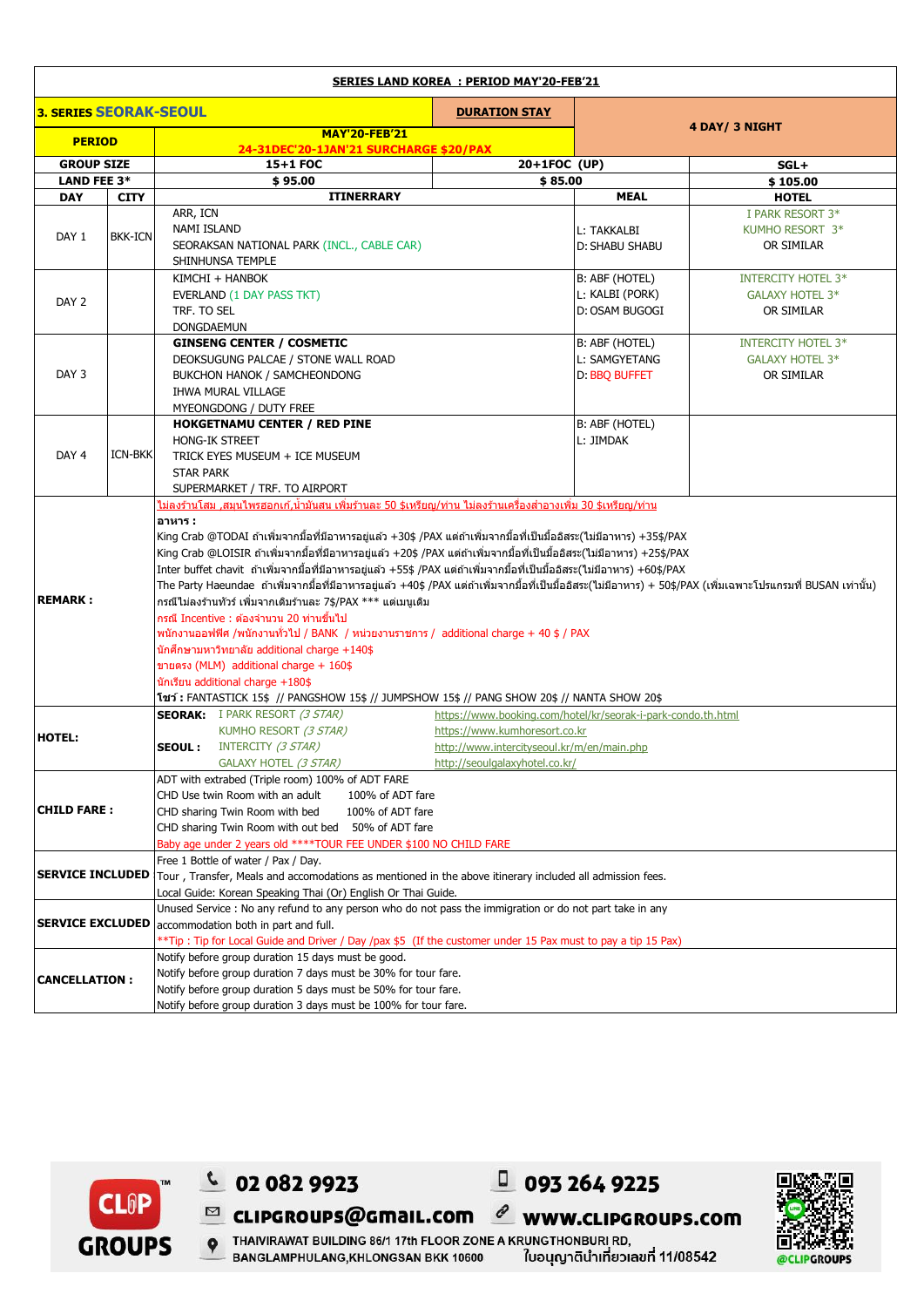| <b>SERIES LAND KOREA : PERIOD MAY'20-FEB'21</b> |                    |                                                                                                                                                                  |                      |                      |                                    |  |  |
|-------------------------------------------------|--------------------|------------------------------------------------------------------------------------------------------------------------------------------------------------------|----------------------|----------------------|------------------------------------|--|--|
| <b>4. SERIES BUSAN 3NIGHT!</b>                  |                    |                                                                                                                                                                  | <b>DURATION STAY</b> |                      |                                    |  |  |
|                                                 |                    | <b>MAY'20-FEB'21</b>                                                                                                                                             |                      | 4 DAY/ 3 NIGHT       |                                    |  |  |
| <b>PERIOD</b>                                   |                    | 24-31DEC'20-1JAN'21 SURCHARGE \$20/PAX                                                                                                                           |                      |                      |                                    |  |  |
| <b>GROUP SIZE</b>                               |                    | 15+1 FOC                                                                                                                                                         | 20+1FOC (UP)         |                      | $SGL+$                             |  |  |
| LAND FEE 3*                                     |                    | \$205.00                                                                                                                                                         | \$195.00             |                      | \$135.00                           |  |  |
| <b>LAND FEE 4*</b>                              |                    | \$325.00                                                                                                                                                         | \$305.00             | \$235.00             |                                    |  |  |
| <b>DAY</b>                                      | <b>CITY</b>        | <b>ITINERRARY</b>                                                                                                                                                | <b>MEAL</b>          | <b>HOTEL</b>         |                                    |  |  |
|                                                 | BKK-<br><b>PUS</b> | ARR, GIMHAE INTERNATIONAL AIRPORT (PUS)                                                                                                                          |                      |                      | <b>CENTRAL PARK BUSAN 3*</b>       |  |  |
| DAY 1                                           |                    | ORYUKDO PARK & SKYWAY                                                                                                                                            |                      | <b>BULGOGI</b>       | HAEUNDAE CITADUNES HOTEL 4*        |  |  |
|                                                 |                    | <b>GAMCHEON CULTURE VILLAGE</b>                                                                                                                                  |                      | : HAEMUNTANG         | OR SIMILAR                         |  |  |
|                                                 |                    | <b>GWANGAN BRIDGE</b>                                                                                                                                            |                      | B: ABF (HOTEL)       | <b>CENTRAL PARK BUSAN 3*</b>       |  |  |
|                                                 |                    | <b>COSMETIC</b>                                                                                                                                                  |                      | L: SHABU SHABU       | HAEUNDAE CITADUNES HOTEL 4*        |  |  |
| DAY <sub>2</sub>                                |                    | HAEUNDAE BEACH / NURIMARU APEC HOUSE &                                                                                                                           |                      | <b>D: SAMGYETANG</b> | OR SIMILAR                         |  |  |
|                                                 |                    | DONGBAEK ISLAND MERMAID STATUE                                                                                                                                   |                      |                      |                                    |  |  |
|                                                 |                    | HAEDONG YONGGUNGSA / RED PINE                                                                                                                                    |                      |                      |                                    |  |  |
|                                                 |                    | <b>GINSENG CENTER</b>                                                                                                                                            |                      | B: ABF (HOTEL)       | <b>CENTRAL PARK BUSAN 3*</b>       |  |  |
|                                                 |                    | YOUGDUSAN PARK                                                                                                                                                   |                      | <b>L: PORK KALBI</b> | <b>HAEUNDAE CITADUNES HOTEL 4*</b> |  |  |
| DAY 3                                           |                    | <b>BUSAN TOWER (EXCL., LIFT)</b>                                                                                                                                 |                      | D: TAKKALBI          | OR SIMILAR                         |  |  |
|                                                 |                    | NAMPODONG STREET & BIFF SQUARE                                                                                                                                   |                      |                      |                                    |  |  |
|                                                 |                    | SEAWEED + HANBOK / JAGALCHI MARKET                                                                                                                               |                      |                      |                                    |  |  |
|                                                 |                    | <b>HOKGETNAMU</b>                                                                                                                                                |                      | B: ABF (HOTEL)       |                                    |  |  |
| DAY <sub>4</sub>                                | <b>PUS-BKK</b>     | <b>TAEJONGDAE PARK</b>                                                                                                                                           |                      | <b>L: TONKATSU</b>   |                                    |  |  |
|                                                 |                    | <b>DUTY FREE</b>                                                                                                                                                 |                      |                      |                                    |  |  |
|                                                 |                    | SUPERMARKET / TRF. TO GIMHAE AIRPORT<br><u>ไม่ลงร้านโสม ,สมนไพรฮอกเก้,น้ำมันสน เพิ่มร้านละ 50 \$เหรียญ/ท่าน ไม่ลงร้านเครื่องสำอางเพิ่ม 30 \$เหรียญ/ท่าน</u>      |                      |                      |                                    |  |  |
|                                                 |                    |                                                                                                                                                                  |                      |                      |                                    |  |  |
|                                                 |                    | อาหาร :<br> King Crab @TODAI ถ้าเพิ่มจากมื้อที่มีอาหารอยู่แล้ว +30\$ /PAX แต่ถ้าเพิ่มจากมื้อที่เป็นมื้ออิสระ(ไม่มีอาหาร) +35\$/PAX                               |                      |                      |                                    |  |  |
|                                                 |                    | King Crab @LOISIR ถ้าเพิ่มจากมื้อที่มีอาหารอยู่แล้ว +20\$ /PAX แต่ถ้าเพิ่มจากมื้อที่เป็นมื้ออิสระ(ไม่มีอาหาร) +25\$/PAX                                          |                      |                      |                                    |  |  |
|                                                 |                    | Inter buffet chavit  ถ้าเพิ่มจากมื้อที่มีอาหารอยู่แล้ว +55\$ /PAX แต่ถ้าเพิ่มจากมื้อที่เป็นมื้ออิสระ(ไม่มีอาหาร) +60\$/PAX                                       |                      |                      |                                    |  |  |
|                                                 |                    | The Party Haeundae  ถ้าเพิ่มจากมื้อที่มีอาหารอยู่แล้ว +40\$ /PAX แต่ถ้าเพิ่มจากมื้อที่เป็นมื้ออิสระ(ไม่มีอาหาร) + 50\$/PAX (เพิ่มเฉพาะโปรแกรมที่ BUSAN เท่านั้น) |                      |                      |                                    |  |  |
| <b>REMARK:</b>                                  |                    | กรณีไม่ลงร้านทัวร์ เพิ่มจากเดิมร้านละ 7\$/PAX *** แต่เมนูเดิม                                                                                                    |                      |                      |                                    |  |  |
|                                                 |                    | ุกรณี Incentive : ต้องจำนวน 20 ท่านขึ้นไป                                                                                                                        |                      |                      |                                    |  |  |
|                                                 |                    | พนักงานออฟฟิศ /พนักงานทั่วไป / BANK / หน่วยงานราชการ / additional charge + 40 \$ / PAX                                                                           |                      |                      |                                    |  |  |
|                                                 |                    | นักศึกษามหาวิทยาลัย additional charge $+140$ \$                                                                                                                  |                      |                      |                                    |  |  |
|                                                 |                    | ขายตรง (MLM) additional charge + 160\$                                                                                                                           |                      |                      |                                    |  |  |
|                                                 |                    | นักเรียน additional charge +180\$                                                                                                                                |                      |                      |                                    |  |  |
|                                                 |                    | โชว์: FANTASTICK 15\$ // PANGSHOW 15\$ // JUMPSHOW 15\$ // PANG SHOW 20\$ // NANTA SHOW 20\$                                                                     |                      |                      |                                    |  |  |
| <b>HOTEL:</b>                                   |                    | <b>BUSAN:</b> CENTRAL PARK BUSAN (3 STAR)<br>https://www.booking.com/hotel/kr/central-park                                                                       |                      |                      |                                    |  |  |
|                                                 |                    | HAEUNDAE CITADUNES HOTEL (4 STAR) https://www.citadineshaeundae.com                                                                                              |                      |                      |                                    |  |  |
|                                                 |                    | ADT with extrabed (Triple room) 100% of ADT FARE                                                                                                                 |                      |                      |                                    |  |  |
|                                                 |                    | CHD Use twin Room with an adult<br>100% of ADT fare                                                                                                              |                      |                      |                                    |  |  |
| <b>CHILD FARE :</b>                             |                    | CHD sharing Twin Room with bed<br>100% of ADT fare                                                                                                               |                      |                      |                                    |  |  |
|                                                 |                    | CHD sharing Twin Room with out bed<br>50% of ADT fare                                                                                                            |                      |                      |                                    |  |  |
|                                                 |                    | Baby age under 2 years old **** TOUR FEE UNDER \$100 NO CHILD FARE                                                                                               |                      |                      |                                    |  |  |
| <b>SERVICE INCLUDED</b>                         |                    | Free 1 Bottle of water / Pax / Day.                                                                                                                              |                      |                      |                                    |  |  |
|                                                 |                    | Tour, Transfer, Meals and accomodations as mentioned in the above itinerary included all admission fees.                                                         |                      |                      |                                    |  |  |
|                                                 |                    | Local Guide: Korean Speaking Thai (Or) English Or Thai Guide.                                                                                                    |                      |                      |                                    |  |  |
|                                                 |                    | Unused Service : No any refund to any person who do not pass the immigration or do not part take in any                                                          |                      |                      |                                    |  |  |
| <b>SERVICE EXCLUDED</b>                         |                    | accommodation both in part and full.                                                                                                                             |                      |                      |                                    |  |  |
|                                                 |                    | ** Tip: Tip for Local Guide and Driver / Day /pax \$5 (If the customer under 15 Pax must to pay a tip 15 Pax)                                                    |                      |                      |                                    |  |  |
|                                                 |                    | Notify before group duration 15 days must be good.                                                                                                               |                      |                      |                                    |  |  |
| <b>CANCELLATION:</b>                            |                    | Notify before group duration 7 days must be 30% for tour fare.                                                                                                   |                      |                      |                                    |  |  |
|                                                 |                    | Notify before group duration 5 days must be 50% for tour fare.                                                                                                   |                      |                      |                                    |  |  |
|                                                 |                    | Notify before group duration 3 days must be 100% for tour fare.                                                                                                  |                      |                      |                                    |  |  |